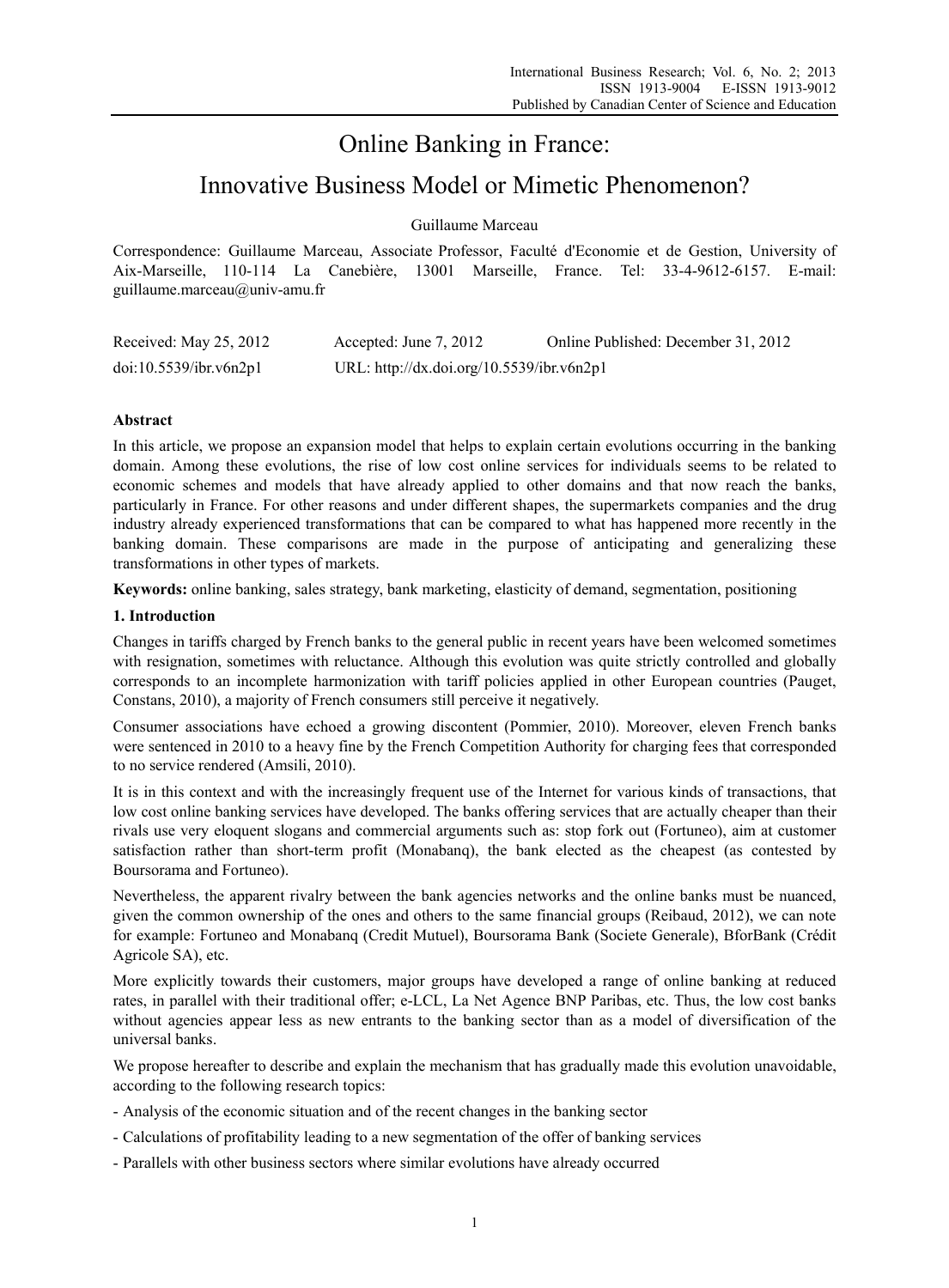### **2. Conjunctural Analysis of the Banking Sector**

Management constraints imposed on deposit banks, especially in France, Italy and Canada, helped the banking systems of these countries to withstand the crisis of 2008-2009. Indeed, the control of banking practices, the importance of own funds, or the regulation of credit have conferred to the banks concerned some ability to resist (La Tribune, 2010).

The gradual return to normal shows nevertheless some trends, especially in universal banks (Moreno, 2011). It must be noted in particular: the need to diversify sources of profitability to compensate the decline, even temporary, of trading activities on the one hand, and the sharp decline in interest rates and their maintenance at the lowest level by central banks, giving eventually a good profitability of loans, on the other hand.

Following these developments, the profitability of banks comes today, more than in the past, from services charged to private clients and from credit in all its forms, thanks to the increasing difference between the rates at which banks borrow and those at which they lend.

With regard to banking services, there is a structural change in the method of distribution. Indeed, despite a significant corporate communication effort of generalist banks towards the general public, they are steadily losing ground in the field of customer advice, whether patrimonial or fiscal advice, or even for completing a credit application.

Since they can not charge officially the advice services, although they must continue to provide them, banks try to draw benefits from their most common financial products like credit cards or overdraft facilities, by regularly increasing the corresponding tariffs. Thus, in order that the activity of account managers be still profitable, their profiles and therefore their salaries are minimized, while the sale of financial products becomes predominant in their daily activity (Sahut, 2001).

In 2010, the jobs in sales force in French banks already represented, for all activities, more than 50% of the workforce, and also more than 60% of recruitment (Ling, 2010). Thus, despite a recovery in employment observed in the banking sector over the past two years, we can consider that the quality/price ratio of banking services for the general public has tended to deteriorate: the field of competence of those who offered these services tend to stagnate or shrink, while the fares of the most common services experience an important rise.

This trend is already sufficiently obvious to the customer so that some banks are now trying to distance themselves from it. In this regard, the campaign recently launched by Crédit Mutuel is quite revealing: Our agents are not commissioned, do they announce. Responding to the public fearing a renewal of mercantilism in the banking sector, this brand has considered more appropriate to offer advices that appear to be disinterested, rather than an expertise.

This orientation seems to have paid off, if we are to believe the good results of Credit Mutuel in 2010 (Awards Bank of the Year in France by The Banker for the first time in 2010, prices BearingPoint-TNS Sofres in 2008, 2009 and 2010, Allam, Brouchiquan, 2010). However in a sectoral perspective, this success of a bank among others appears to be limited, compared to the entire domains that are progressively moving from the hands of bankers to those of Intermediaries in Banking Operations (Intermédiaires en Opérations de Banque: IOB), whether credit brokers or wealth management advisors.

Moreover, their rise as a key player in the banking sector was confirmed recently by the creation of the Professional Association of Credit Intermediaries (Association Professionnelle des Intermédiaires en Crédit: APIC) on the initiative of Cafpi, Meilleurtaux.com, AB Empruntis and Brokerage (Simonet, 2010).

Knowing that these sectoral changes can obviously not be contained, the generalist banks would probably better protect their market share against their direct competitors, rather than try to slow the arrival of independent experts on their former domains.

In these circumstances, we understand that the bank communication is not oriented to slogans like: Our account managers are trained to help you. Ultimately, the new entrants (as defined in Porter, 1979) mentioned above, who play increasingly a supportive role to the consumers of financial products, have become key contacts for banks, as business providers.

Things go as if the banks had decided to outsource, at least partially, their consulting activity towards their clients, at no cost. Consciously or not, they have actually left the field clear for the IOB who promote efficiently an expertise that banks are today increasingly reluctant to provide for free. This expertise transfer presents nevertheless a predictable drawback for banks: the inertia tinged loyalty that has long characterized their customers may fade gradually as these clientele will follow the advice and arbitration of the IOB.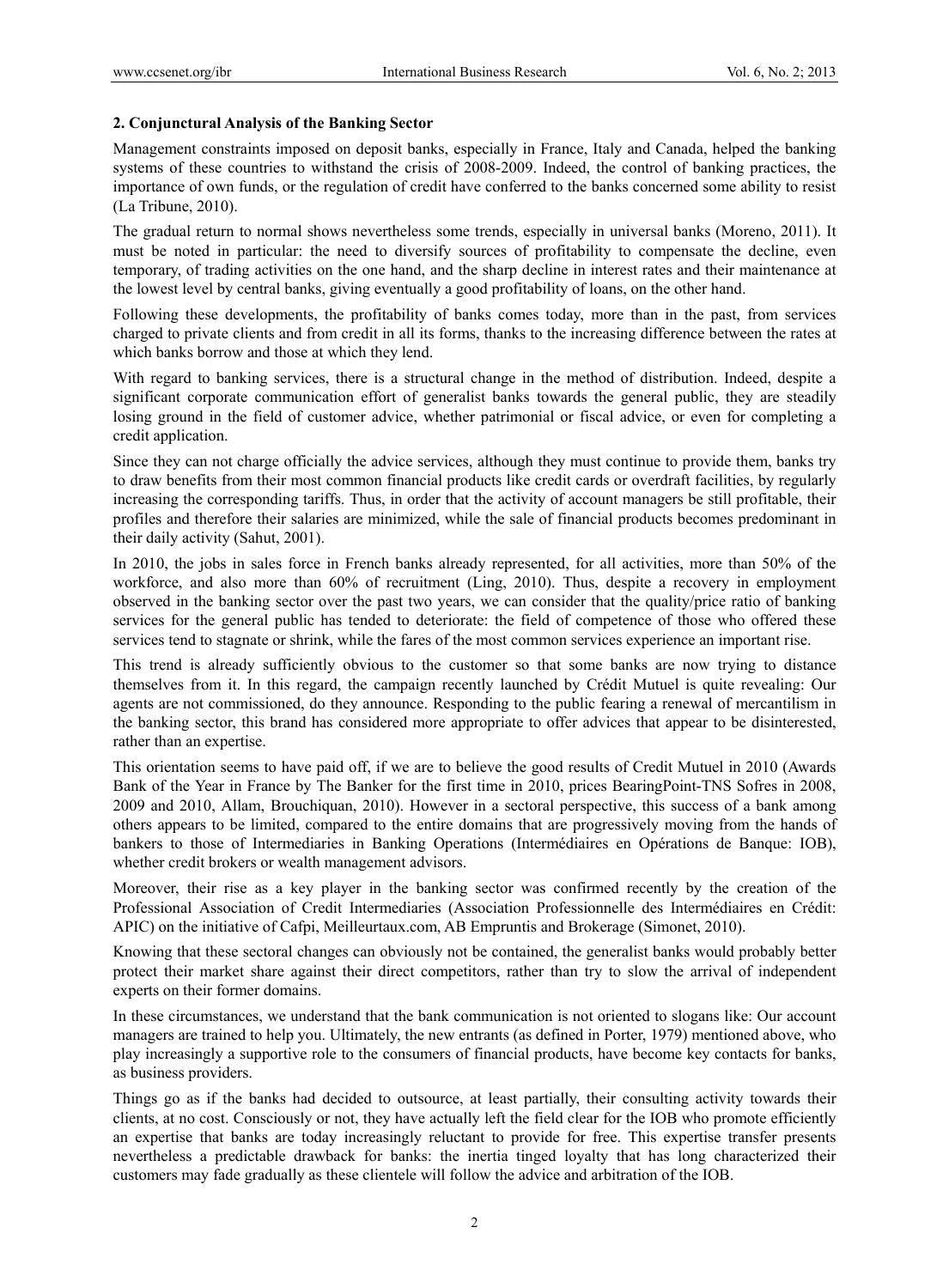Moreover, this should strengthen the upward trend in prices of the most common banking products, in contrast to those implying elaboration work and expertise, which are now more heavily exposed to competition. It can be seen for example that fees charged for exceeded overdraft have already increased in proportions that have nothing in common with those applied to real estate credit.

### **3. Profitability and Segmentation of the Banking Offer**

Generalist banks profitability is based increasingly on their offer of financial products, including more or less competitive products, depending on whether they are subject to external expertise or not. This observation leads us to distinguish two modes of distribution of the banking offer:

- direct distribution of the whole offer, performed internally and optimized notably through a minimization of the cost of customer advice services,

- indirect or outsourced distribution, including rather the most contested products or those requiring a certain expertise.

In the same vein as in the previous section, it should be noted that the competition of outsiders on certain banking products has a potential impact on the entire banking offer. Indeed, although it is still very rare to go to a broker to choose the domiciliation of ones current account, it frequently happens that the bank who grants an important credit to a new customer requests from him that he transfers to the same bank the account on which he receives his salary.

There still remains a greater willingness of banks to maximize their profitability by raising prices on products where competition is weaker. However, this increase occurs gradually on the one hand, and simultaneously in all the institutions concerned on the other hand, in order to avoid an excessively strong customer reaction.

This evolution does not seem yet complete, particularly in France, considering the price levels observed in Europe and worldwide. However, the clientele has already begun to respond, as it is shown by the development of prices comparators on the Internet and the growing enthusiasm for low cost offers (Reibaud, 2012). We must add to this fact the strong criticism of the banks by consumer associations.

The strategy of banking groups willing to achieve the ongoing process is likely to be built around two axes:

- Apply the fares that allow the highest turnover and the lowest consequent loss of customers as possible.

- Create a complementary low cost offer that meet the expectations of customers who refuse the price increase in the classic offer.

The tools used for implementing such a strategy are the two following basic marketing principles:

- Calculation of the elasticity of demand with respect to price; the increase being possible as long as demand remains globally rigid and limited, or stopped as soon as the customer reaction is more significant.

- Segmentation of the clientele into two distinct groups, the first being less sensitive to the rise in rates and remaining faithful to the classic offer, the second being ready to choose a new bank in order not to support the increase, and to which an alternative offer should be proposed.

Both segments defined in this way represent a fairly homogeneous set in terms of consumer behaviour. Then a segmentation of the banking services should be performed, in order to provide each segment with an appropriate offer in terms of product, price, distribution mode (or place) and promotion.

In this perspective, the current low lost banking offer appears as tailored to the expectations of the second segment. Here is how to define the marketing mix of such an offer:

- A set of banking products similar to the classic offer, sometimes simplified or sparser (Boursorama, Fortuneo), sometimes identical (eLCL, Monabanq), completed by the assignment of a distant personal advisor.

- Highly attractive fees, especially when compared to traditional offers (bank cards for free, bank charges and revolving credit at half price, etc.).

- Supply of services via the Internet (online registration, account management exclusively through web interface, contact with the account manager through videoconferencing, email and phone).

- A communication policy that clearly positions the offer as having the best value for money, or even as being that of the most discerning customers, who take advantage of the opportunities of their time. The focus is also put on the high security and reliability level offered by the banking services providers (this reliability being guaranteed by their belonging to large banking groups).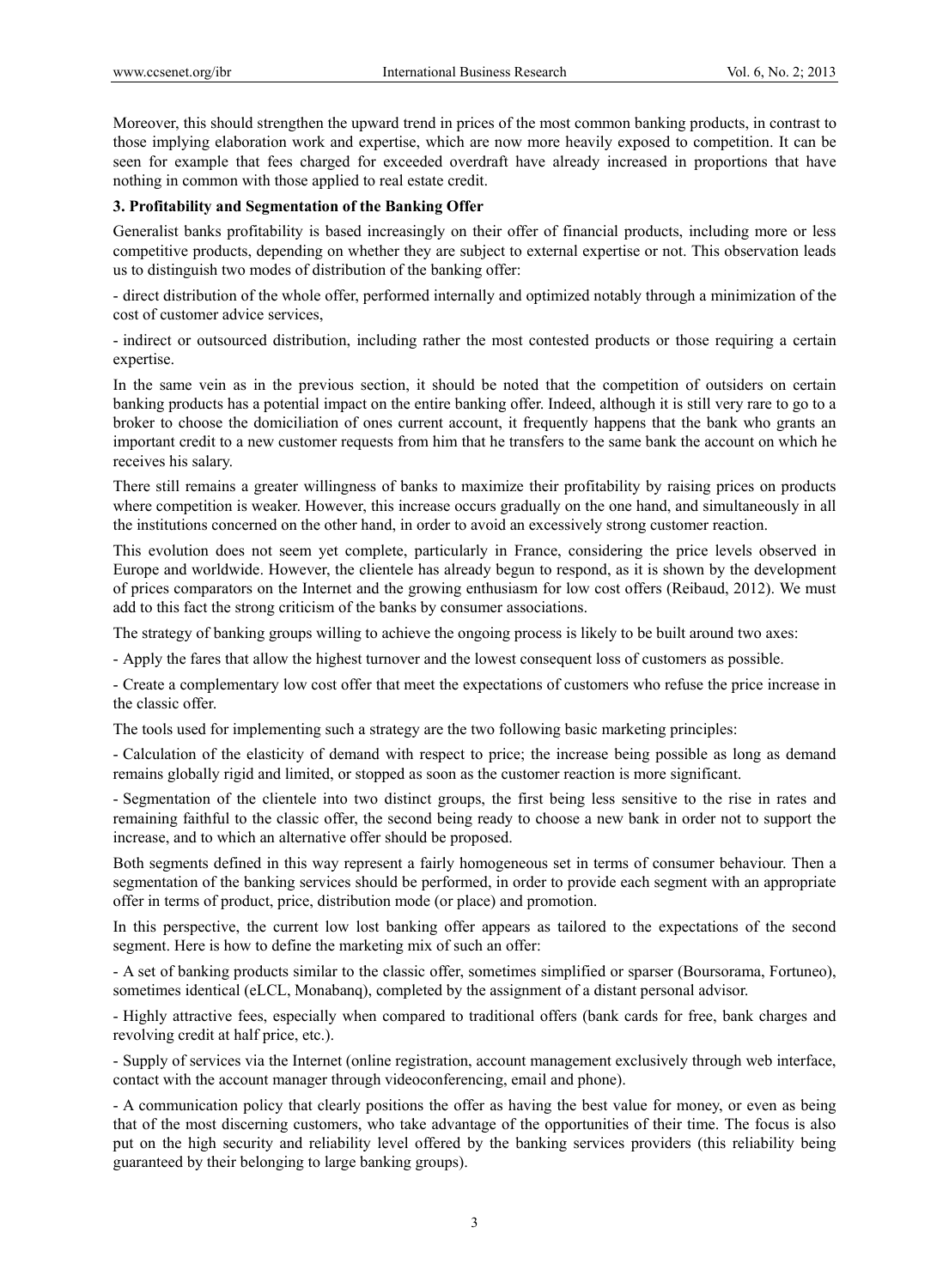Contrary to what one might expect, these offers are not positioned as lower end. Banks that develop low cost offers do not target particularly the poorest among the consumers of banking products. Instead, it appears that the target customer segment is rather more stringent than the one who remains faithful to the traditional offer; its average profile has been established using the following criteria:

- intensive use of IT tools and of the Internet,
- high demands on the availability of an advisor,
- high proportion of professionals including executives.

The originality of the strategy pursued by the banks that have developed a low cost offer lies in the way of using proven techniques, rather than in the invention of new ones. Indeed it is usually considered that companies have to chose between a strategy of skimming (high prices) and a strategy of market penetration (low prices); the choice between these two strategies depending on the elasticity of demand with respect to price. In the present case, the demand for banking products has been segmented in order to identify two markets corresponding to similar products, but with a different elasticity rate with respect to price. Thus, banks were able to implement a dual strategy: skimming with the traditional offer on the one hand, and market penetration with the low cost offer on the other hand.

We can finally observe that the communication made by the banking groups for low cost offer is far less developed than that made for the traditional offer. Indeed, being the source of the two offers, these groups carefully avoid cannibalizing their existing network of agencies through their banks without counters. Again, their aim is to accompany the current movement in a progressive and well controlled way.

#### **4. Low Cost Development Strategies**

The kind of development strategy we just described is obviously not a specificity of the banking sector. The principles stated above, as well as the way they were implemented by some banking groups, are actually extendable to other business sectors.

In fact, considering what happened in the agri-food sector over the past 20 years, it is rather the banking industry that walks today in the footsteps of some supermarket brands. Moreover, we must remember that at the same time, the low cost phenomenon has also been observed in other sectors such as air transport and tourism. Although comparisons are also feasible with these sectors, we focus here on mass distribution and on the pharmaceutical industry, because of greater strategic similarities.

Regarding mass distribution, major changes occurred in that domain longer before they occurred in banking, be these changes usually called discount rather than low cost. The term mass distribution naturally refers to concentration phenomena that are already old, but despite the first appearance of department stores during the 19th century (such as Le Bon Marché in France, or Woolworth in the United States), it is usually considered that the revolution of mass distribution dates rather from the early sixties, with the development of supermarkets and hypermarkets.

This phenomenon also seems to have accelerated the concentration mentioned above: the top ten groups of French supermarkets in 1993 were only four in 1999 (Leclerc, Intermarché, Casino and Carrefour-Promodes); in 2003, the same groups already represented 90% of the retail market (Berges-Sennou, F., Caprice, S., 2003).

The originality of this new distribution method, in addition to the retail space (usually located outside the cities in order to reduce costs), was to base profitability, no longer on a substantial margin per product, but on the large quantities sold, which allowed:

- to have a favourable balance of power to negotiate lower prices with producers,

- to impose upon these producers to grant payment terms up to four months and thus to make significant cash investments,

- to maintain a comfortable level of profitability despite reduced margins on each product.

This relatively old business model has been applied by the concerned brands to propose very attractive prices, while offering a choice allowing the customers to find almost everything in one place. After many years of adaptation and customer retention, supermarkets have been able to raise price levels to maximize their profitability. An important part of the clientele was hardly responsive to it, as they were accustomed to outlets that offered: an important choice, an easy parking, and even a number of boutiques that came to settle in the mall, very often installed around the food retailer or the supermarket.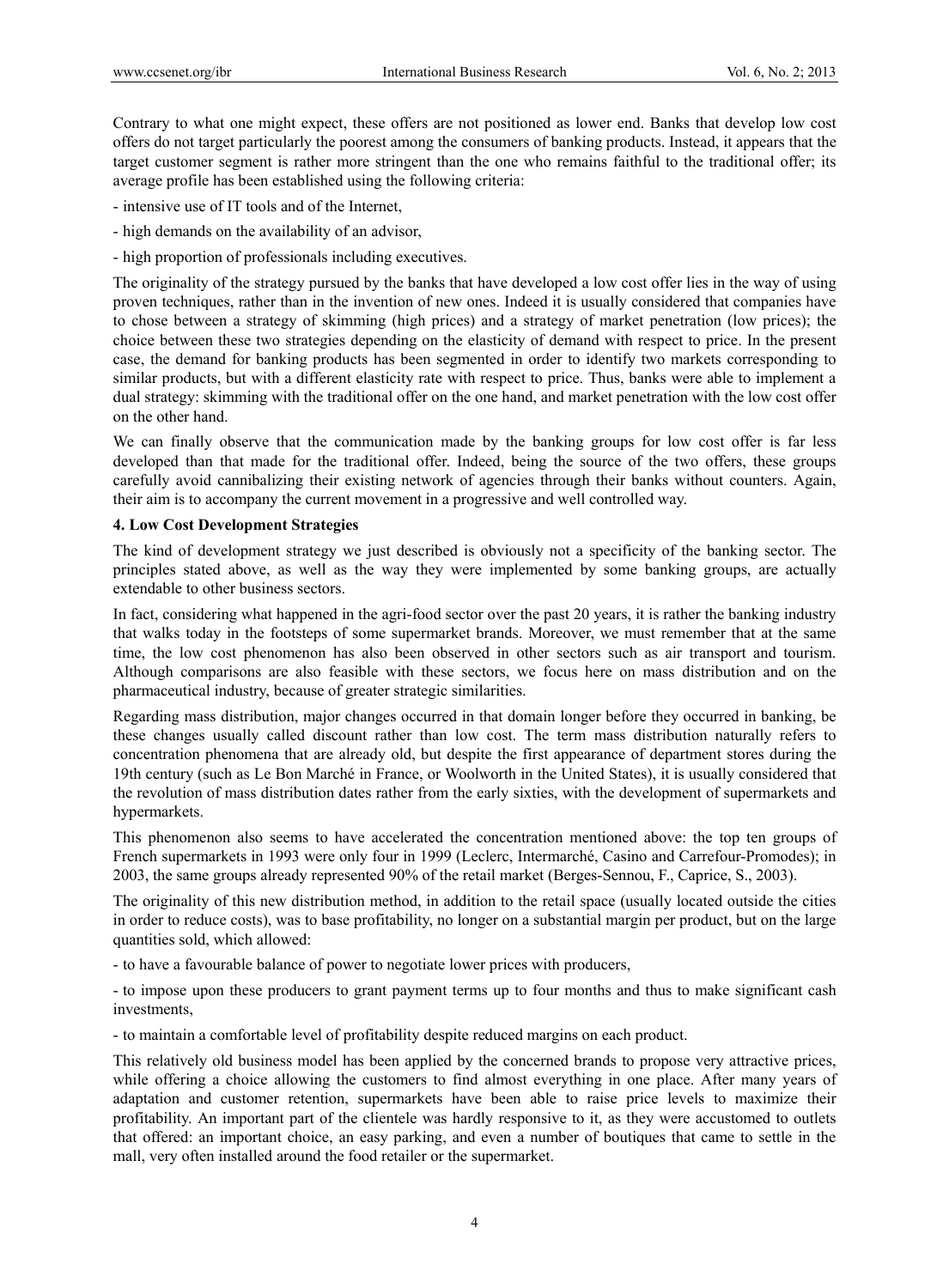Despite a relatively low elasticity of global demand with respect to price, a part of the clientele began to look for other forms of distribution, more economical, more human sized, less far from town centres.

This part of the clientele, a very small minority initially, has increased steadily thereafter. The response of mass distribution brands to these new expectations has been twofold:

- first, they endeavoured to limit the loss of customers by improving the interior of supermarkets and shopping centres, and also by launching large advertising and promotional campaigns (with some appeal products, that is to say products sold with no margin in order to attract new customers);

- second, they have developed a new discount or hard discount offer by creating or acquiring chains of retail stores charging prices similar to those that enabled them to enjoy their first commercial successes.

The evolution of the Carrefour Group provides an excellent example of this model through the development of the discount brands Ed and then Dia, the latter being originally created by the Promodès Group. The products sold in these new channels are, in a larger proportion than elsewhere, store brands. Far from being a handicap, this characteristic ultimately responds to a certain structural loss of brand attractiveness among consumers (Moati, Mazars, Ranvier, 2007). Thus implementing a new segmentation of their original clientele, groups like Carrefour expanded both their offer and their market.

A strategic parallel between banking, mass distribution and the pharmaceutical industry may seem surprising; however, a phenomenon regarding the latter makes it close to the two others.

This is the appearance, for legal reasons this time, of generic drugs. Once fallen into the public domain; the formula of a drug can be used by any producer who wishes to make a similar drug, whose price will not include the amortization of research and development costs. This generic drug, cheaper than the original molecule, is preferred by some physicians, pharmacists or patients; or even it will be recommended by the government in order to limit national health care expenses.

Of course, such choices are understandable from an economic point of view. The fact remains that even after the time allowed to the author of the original drug as a monopolist to make it profitable, the laboratory concerned keeps all the merit of its invention. Restricting legally the payback time of lengthy and costly developments actually discourages research.

A balance was found in this domain through the development of generic drugs by the same laboratories, authors of original drugs. Indeed, in order not to lose too much market share to their competitors, these pharmaceutical companies have maintained the original drug, while launching themselves, at the right time, the corresponding generic drug at a lower price.

Although the market of health products is very strictly controlled by the public authorities, the economic logic we have described was able to operate and to be satisfactory to all parties concerned.

In this case as in the previous ones, the question was to continue serving the same market, but after an appropriate re-segmentation and adaptation of the pricing policy. In order to meet the expectations of both segments so defined, the laboratories had to:

- create a new offer in many ways similar to the first one,
- position the new one so as to justify it was proposed at a lower price,
- maintain the first offer and defend it, so as to avoid it be cannibalized by the new one.

#### **5. Conclusion**

In what precedes, we have highlighted similarities between the development strategy adopted recently by several banking groups and those adopted long before by mass distribution companies and by the pharmaceutical industry.

Although a large proportion of customers seems still relatively unaffected by the changes in banking fees, some of them eventually leave their usual bank in favour of another, offering similar services online and at a better price.

Despite the appearances, this phenomenon corresponds to a conscious development scheme, orchestrated by the major banking groups possessing agencies networks that represent the traditional offer. Like groups such as Carrefour in mass distribution, Crédit Mutuel or Société Générale accompany the clients who seek for a better quality/price ratio towards their new low cost offer.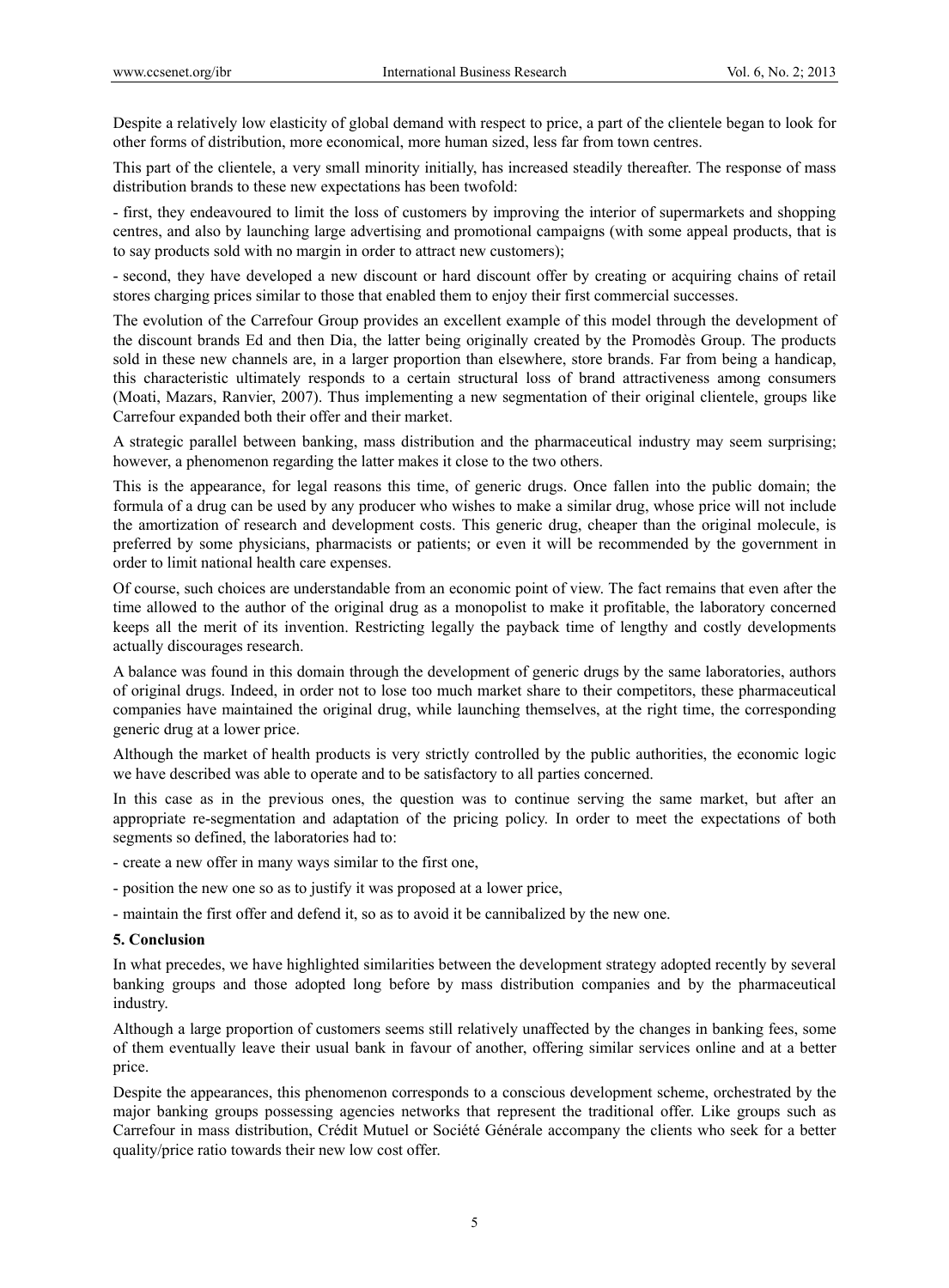Given the origin of this new offer, its launch can not be radically antagonistic or competing with the traditional offer. The banking services distributed through an agencies network with counters, is maintained and even defended commercially by the head office who does not attempt to accelerate the movement of transfer to the new online model without counters.

The traditional offer, though increasingly expensive, remains the benchmark for customers who accept it or who are slow to respond. In this context, the arguments of account managers aim to legitimize as much as possible the current fees, in order to delay the reaction of their clients.

Although the comparisons over time are delicate, it does not seem unreasonable to consider that the low cost banking fees and the prices implemented in discount stores are finally quite similar to those of generalist banks and supermarkets from twenty years ago.

In this regard, the case of the pharmaceutical industry is slightly different. Indeed, the marketing of a generic drug by the author of the original molecule does not correspond to a return to former prices. However, this complementary offer allows effectively to meet the requirements of those who have decided to take only the most advantageous offer, without killing the more profitable traditional offer.

More synthetically, we can consider that the mutations observed in the business sectors evoked here correspond to a judicious segmentation leading to a new pricing policy, rather than to the emergence of a new category of semi-philanthropists decided to fight against the expensive life (as the slogan of Intermarché) in solidarity with consumers.

#### **References**

- Allam, J., & Brouchiquan, B. (2010). *Le Crédit Mutuel élu Banque de lannée 2010 en France par The Banker*. Communiqué de presse, 3 décembre.
- Amsili, S. (2010). Lourde amende pour onze banques françaises. *Le Journal des Finances, 20* septembre.
- Berges-Sennou, F., & Caprice, S. (2003). *Les rapports Producteurs-Distributeurs: Fondements et implications de la puissance dachat*. Revue Economie Rurale, Septembre-Décembre, n° 277-278.
- Bessis, J. (2002). *Risk Management in Banking* (2nd ed.). John Wiley & Sons, Ltd.
- La Tribune. (2010). *Crise financière: Les banques françaises vent debout contre une taxe, défendue par Michel Barnier*. latribune.fr, 15 avril.
- Ling, T. (2010). *Le marché de la banque: une reprise attendue*. Etude de rémunération Banque 2010. HAYS Recruiting experts in banking, hays.fr.
- Marceau, G. (2000). *Modèles de stratégie dentreprise, perspectives instrumentales et dimension humaine*. Thesis, Université Paris II, March 24.
- Marceau, G., & Trémolières, R. (2003). International loans and monetary variations. *Second International Congress on Strategic Evaluation*. University Kaslik, Lebanon, University Paris II and CETFI University Aix-Marseille III.
- Maudieu, M. (2010, February 18). *Boursorama Banque tire le marché des banques en ligne*. *Communication Stratégies Magazine, 1577*.
- Menou, B. (2010). *Monabanq poursuit son développement autonome au sein du Crédit Mutuel*. Article de lAGEFI. 1er octobre.
- Moati, Ph., Mazars, M., & Ranvier, M. (2007). Le développement des marques de distributeur et les stratégies des industriels de lalimentaire. *CREDOC, cahier de recherché*, n° 242, décembre.
- Moreno, J. P. (2011). *Winning in the New Banking Era*. Accenture Core Banking Services.
- Pauget, G., & Constans, E. (2010). *Rapport sur la tarification des services bancaires*. Ministère de lEconomie, des Finances et de lIndustrie. Juillet.
- Pommier, A. H. (2010). *Les tarifs bancaires de plus en plus exorbitants*. Le Figaro. fr. 1er juin.
- Porter, M. E. (1979). How Competitive Forces Shape Strategy. *Harvard business Review*, March/April.
- Reibaud, R. (2012). Les banques en ligne séduisent un nombre croissant de Français. *Les Echos*, *n° 21127*, du 20 fevrier.
- Sahut, J. M. (2001). *Vers une révolution du secteur bancaire?* La Revue du Financier, n°131. Juin.